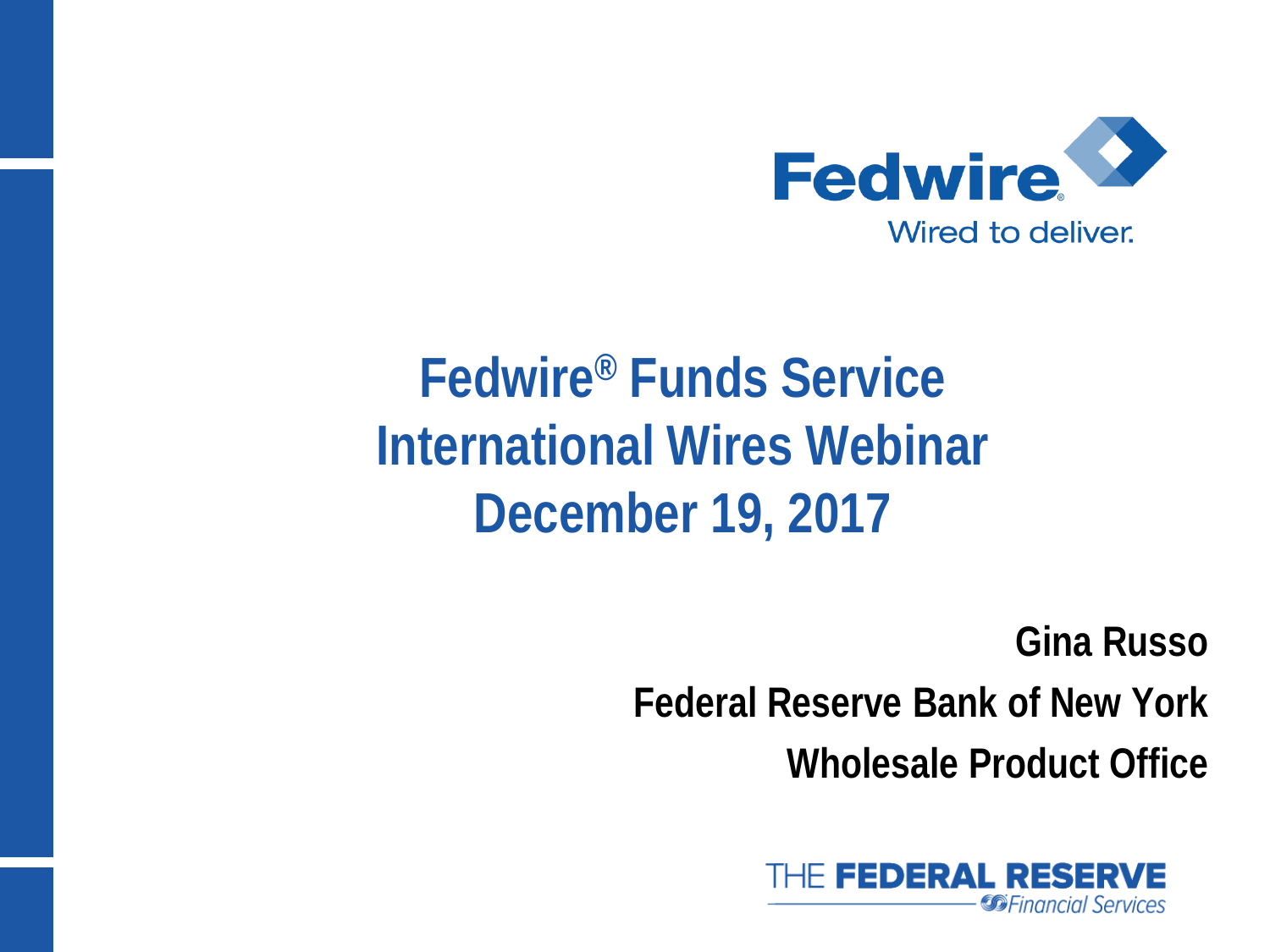

**This webinar recording and slide presentation replace the original webinar recorded on December 6, 2017, to address questions raised during the original webinar. Some of the original slides have been updated and/or reorganized to provide clarity.**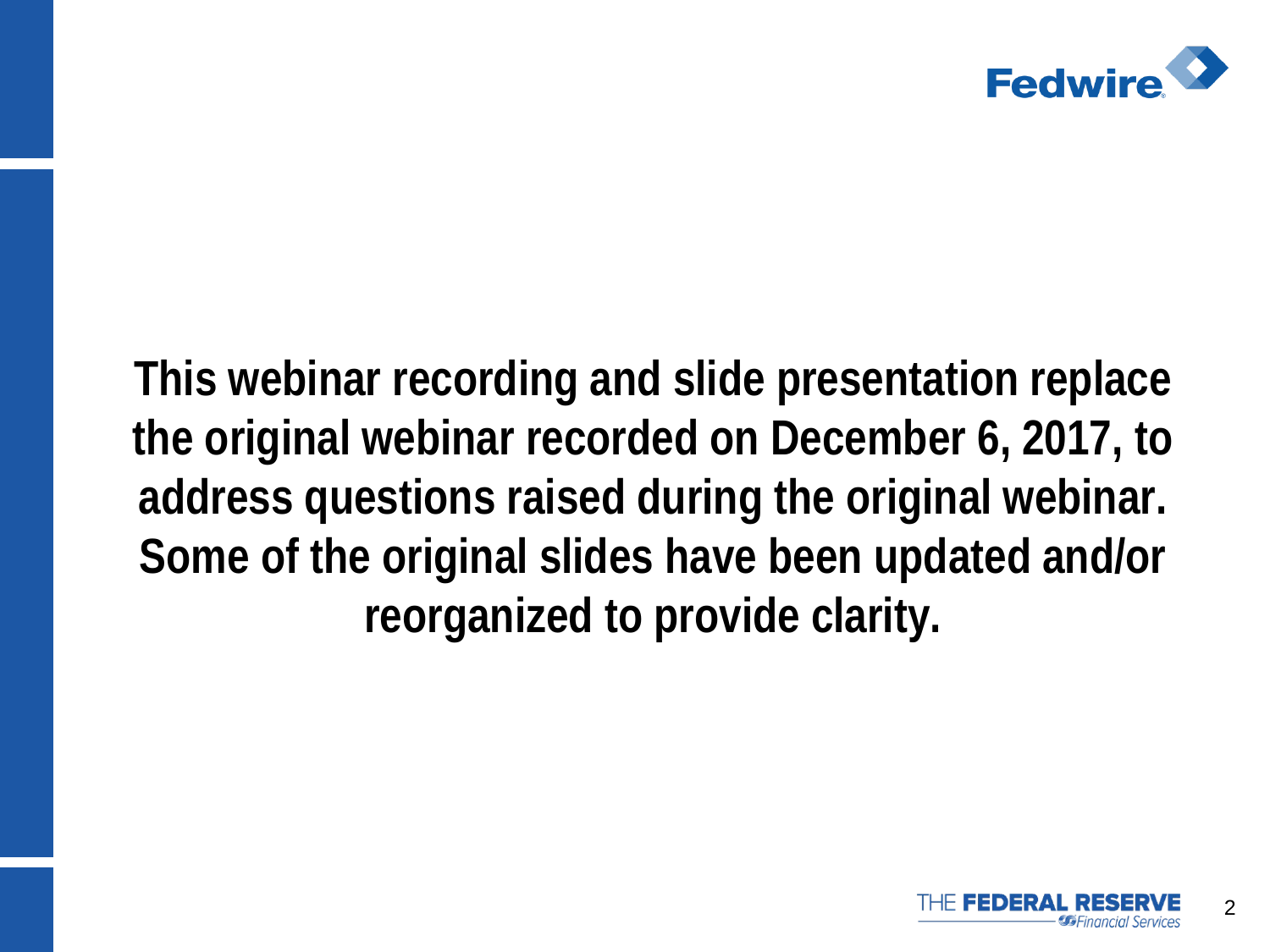

#### **Agenda**

- Background
- Overview of the Fedwire Funds Service message flow
- Sending cross-border payments
- Market practice for remittance transfers subject to section 1073 of the Dodd-Frank Act
- Receiving cross-border payments
- FedTransaction Analyzer<sup>®</sup> tool

Note: The views expressed in this presentation are those of the presenter only. They do not necessarily represent the views of the Federal Reserve Bank of New York or any other part of the Federal Reserve System.

Fedwire participants should consult their own legal advisers, including with respect to their obligations to include certain information in the funds-transfer messages they send and with respect to the consequences of routing payment orders through a particular intermediary financial institution.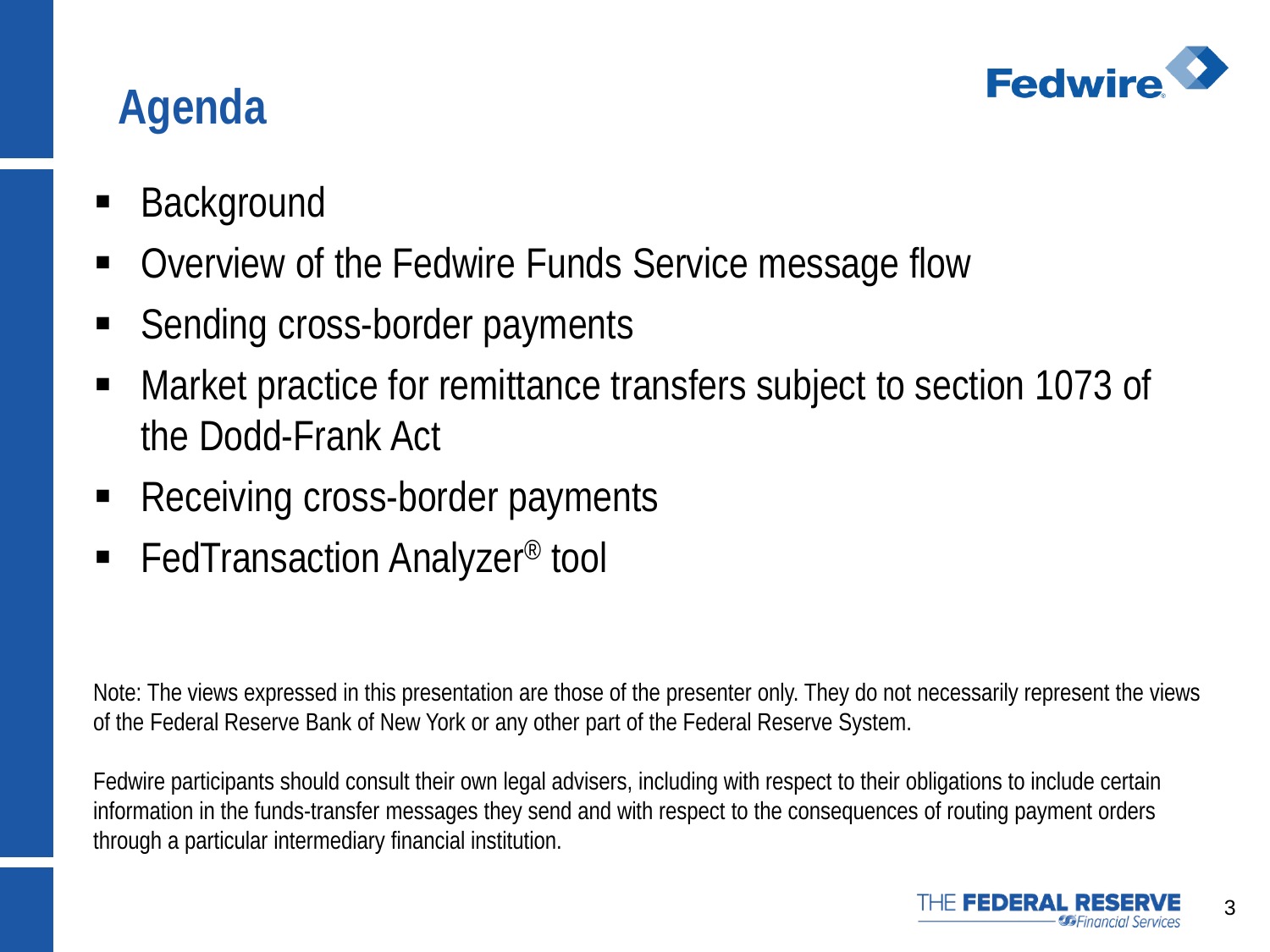

#### **Background**

- Some Fedwire Funds Service participants have a misperception that they cannot use the Fedwire Funds Service to send/receive U.S. dollar payments to/from entities located outside the United States.
- A Fedwire Sender can *send* the U.S. dollar leg of a cross-border transfer through the Fedwire Funds Service if the sender includes proper routing information in the message for the intermediary financial institution (FI), if any, the beneficiary's FI, and the beneficiary.
- Likewise, Fedwire participants can provide their routing information to their clients to share with trading partners to *receive* the U.S. dollar leg of cross-border payments through the Fedwire Funds Service.
- However, fund transfers denominated in foreign currencies must be processed through a correspondent bank.

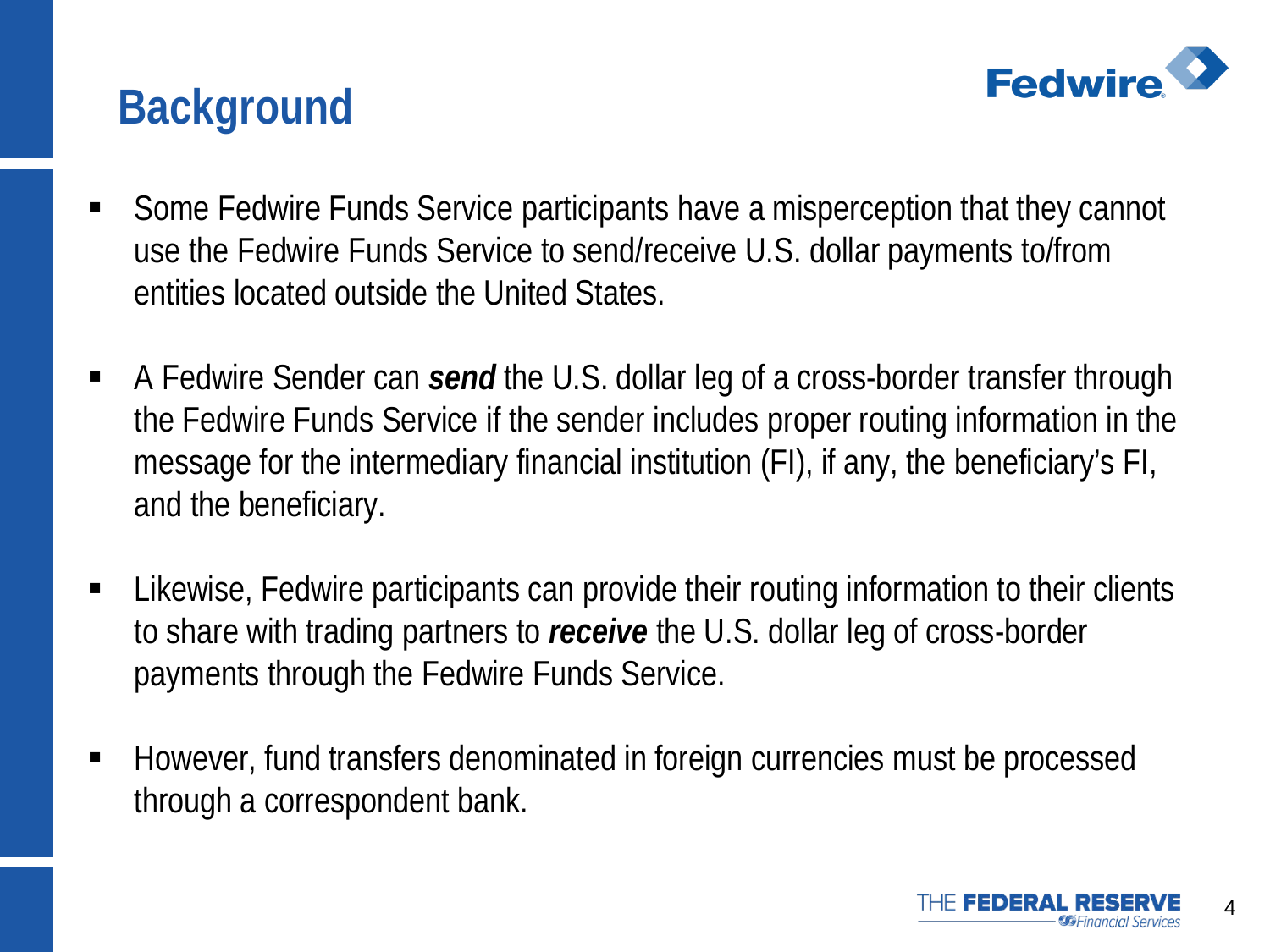

#### **Background**

- The fee schedule and operating hours for the Fedwire Funds Service are the same for domestic and cross-border funds transfers.
- The Federal Reserve Banks do not perform any compliance screening (e.g., OFAC) for funds transfers submitted to the Fedwire Funds Service electronically via the FedLine Direct® or FedLine Advantage® solutions.
- The Federal Reserve Banks do perform OFAC screening for funds-transfers submitted via the Offline service to meet their own obligations under U.S. law.
	- Such screening does not relieve Fedwire Funds Service participants from their own obligations to comply with U.S. law.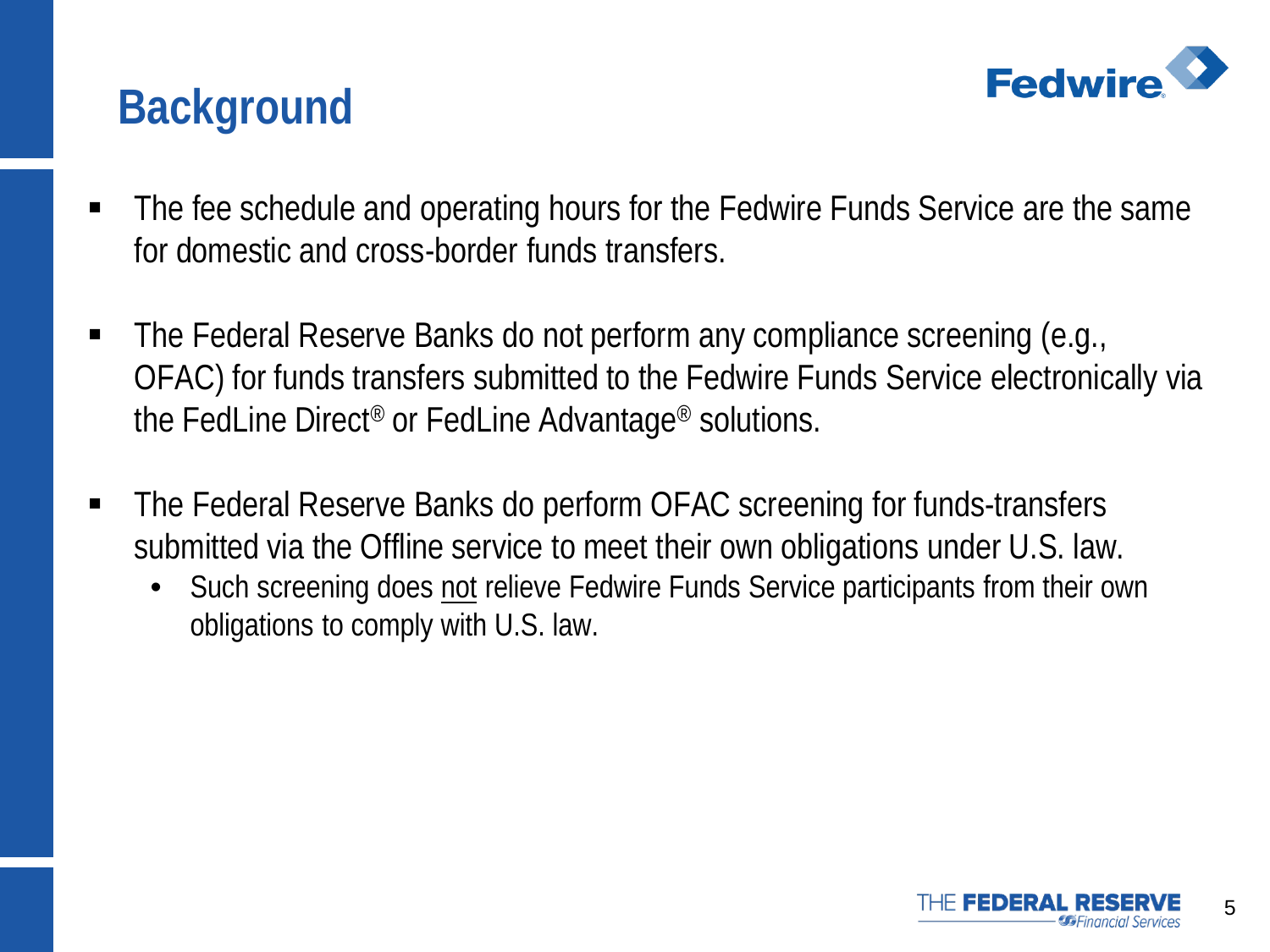#### **Fedwire Funds Service Message Flow**



**Fedwire**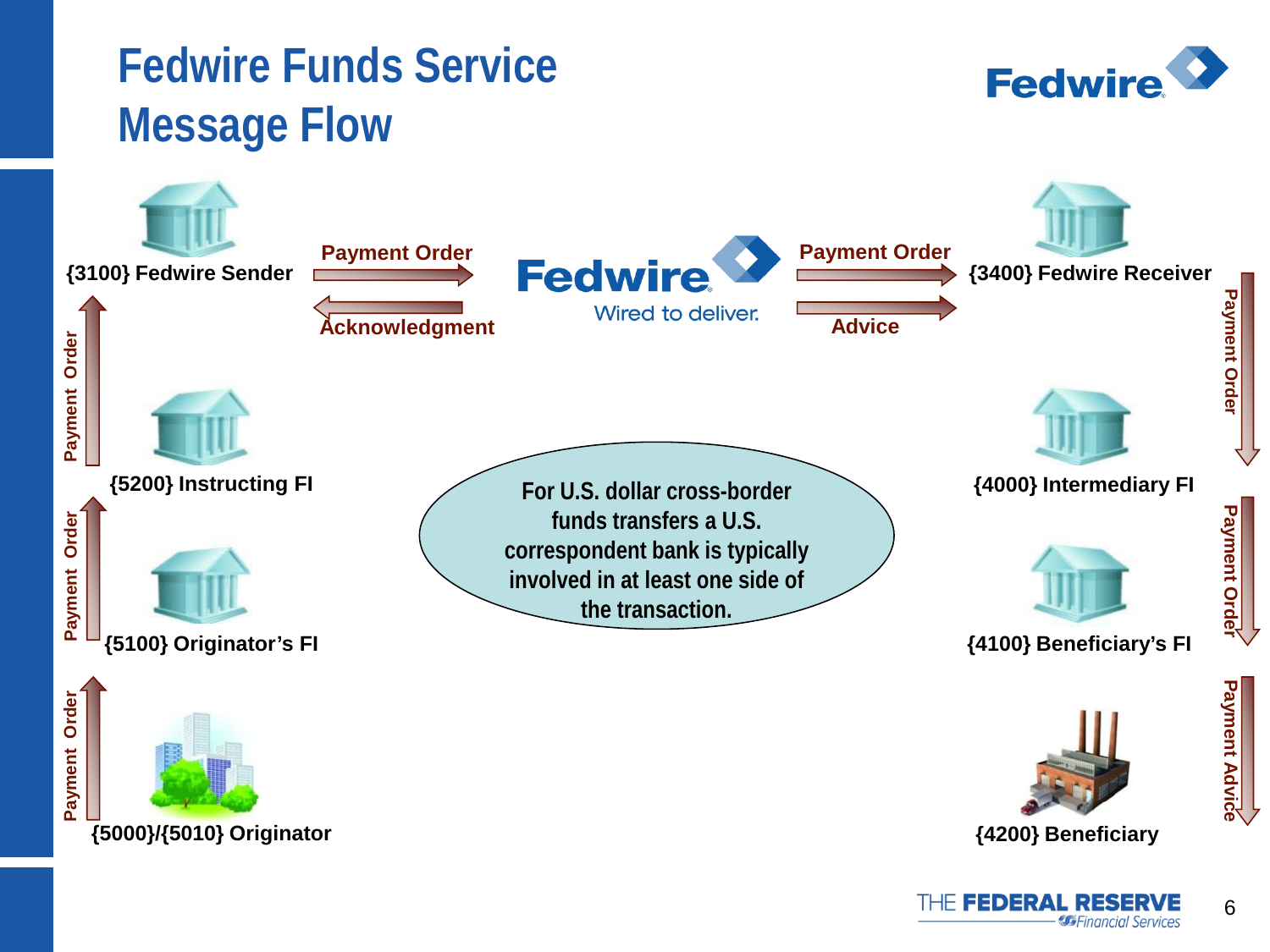

### **Sending Cross-Border Payments**

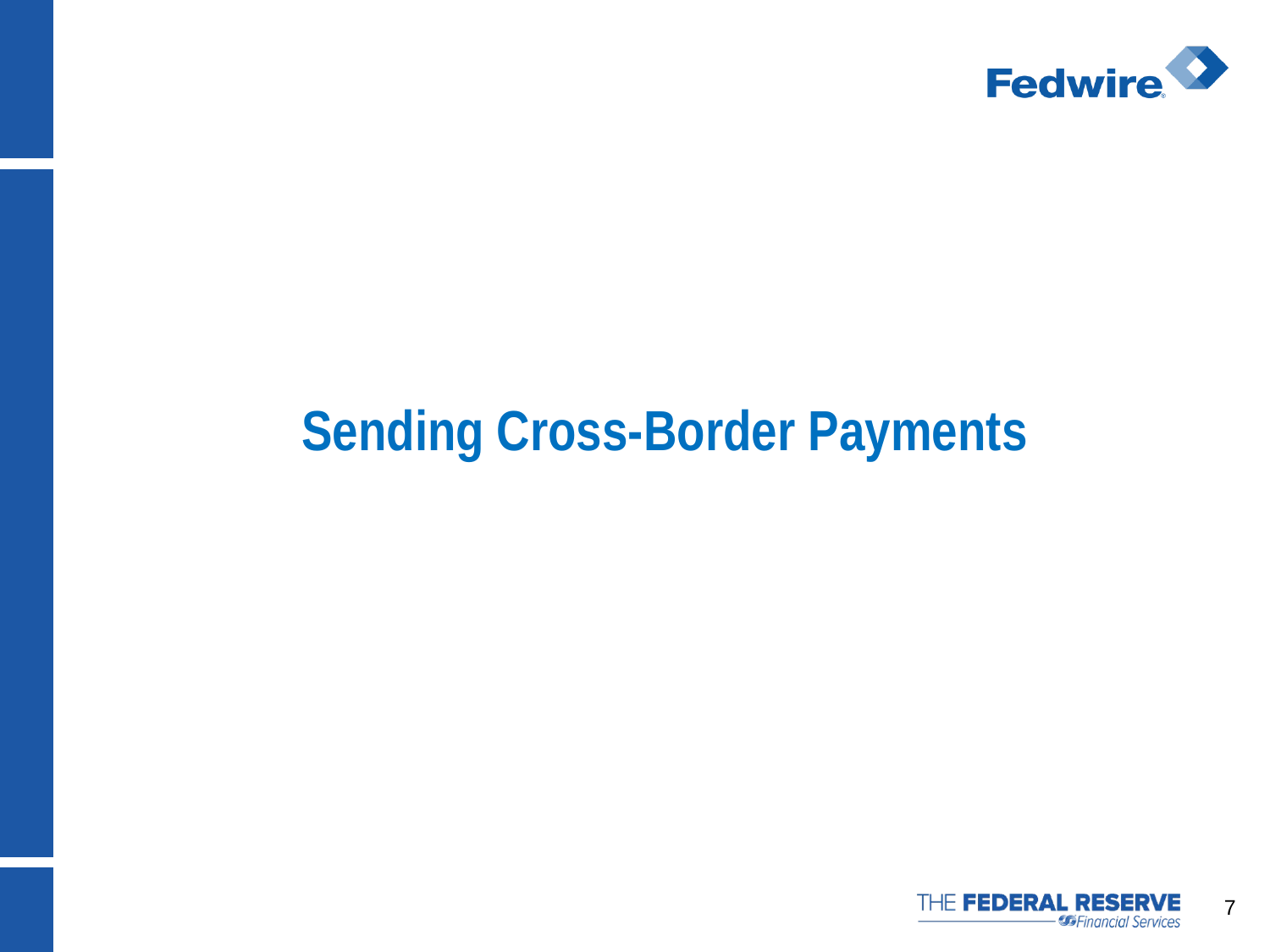#### **Fedwire To** *send* **cross-border payments via the Fedwire Funds Service**



- Intermediary FI (if any)
- Beneficiary's FI
- Beneficiary

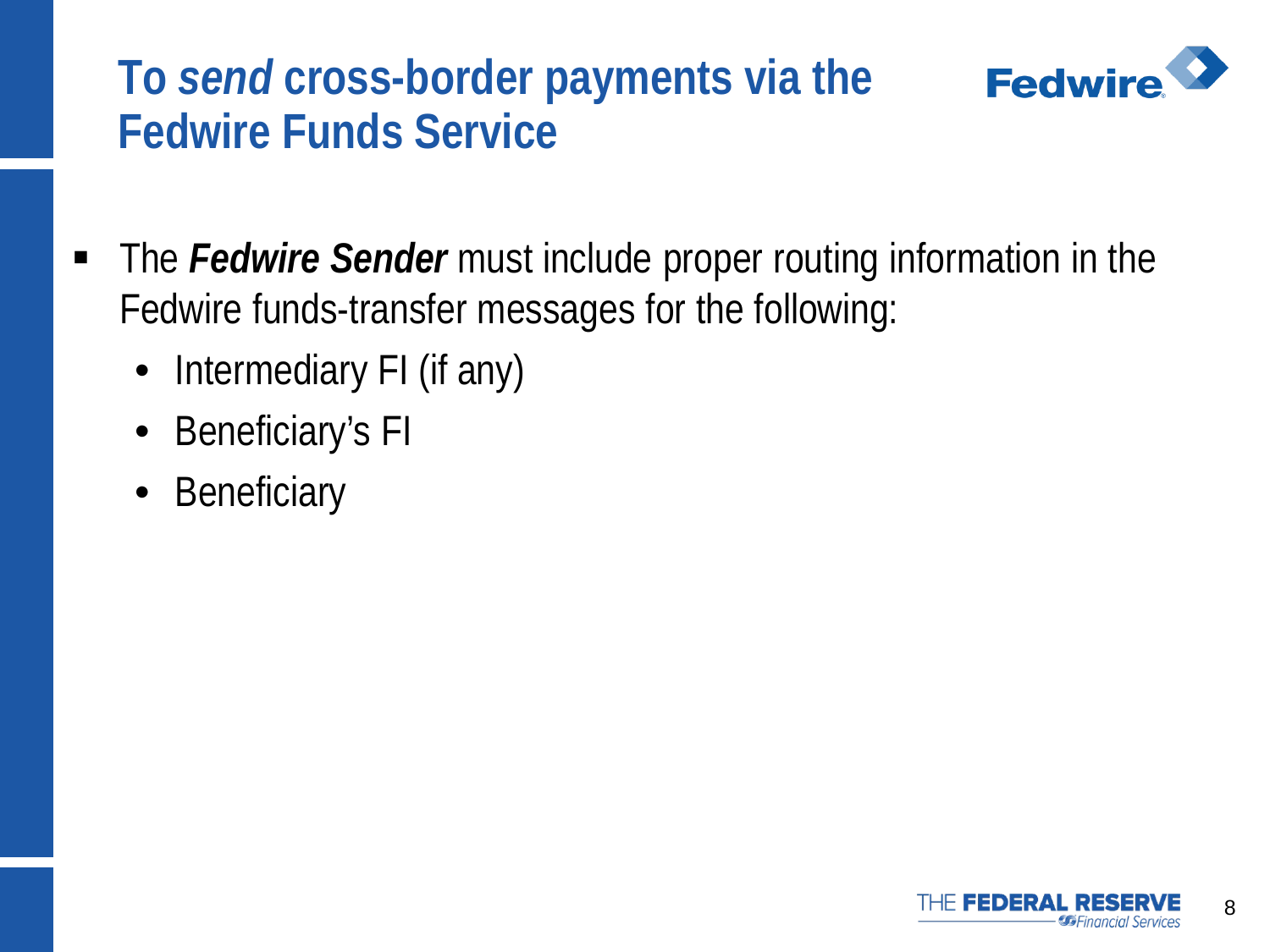# **Routing information to** *send* **cross-border payments**

- The Fedwire Sender needs to include proper routing information for the **intermediary FI** (if any) and **beneficiary's FI**, such as the following:
	- 1. ID Code (1 Character)
		- **B – SWIFT Business Identifier Code (BIC)1**
		- C CHIPS participant number
		- D DDA account number
		- $\blacksquare$  F Fed routing number
		- U CHIPS identifier
	- 2. Identifier of the financial institution (up to 34 characters)
	- 3. Name of the financial institution (up to 35 characters)
	- 4. Address of the financial institution (up to 3 lines of 35 characters each)

1Often, banks involved in cross-border funds transfers use the Society for Worldwide Interbank Financial Telecommunication (SWIFT**®**) network to communicate. All SWIFT participants are identified on the SWIFT network with a unique BIC.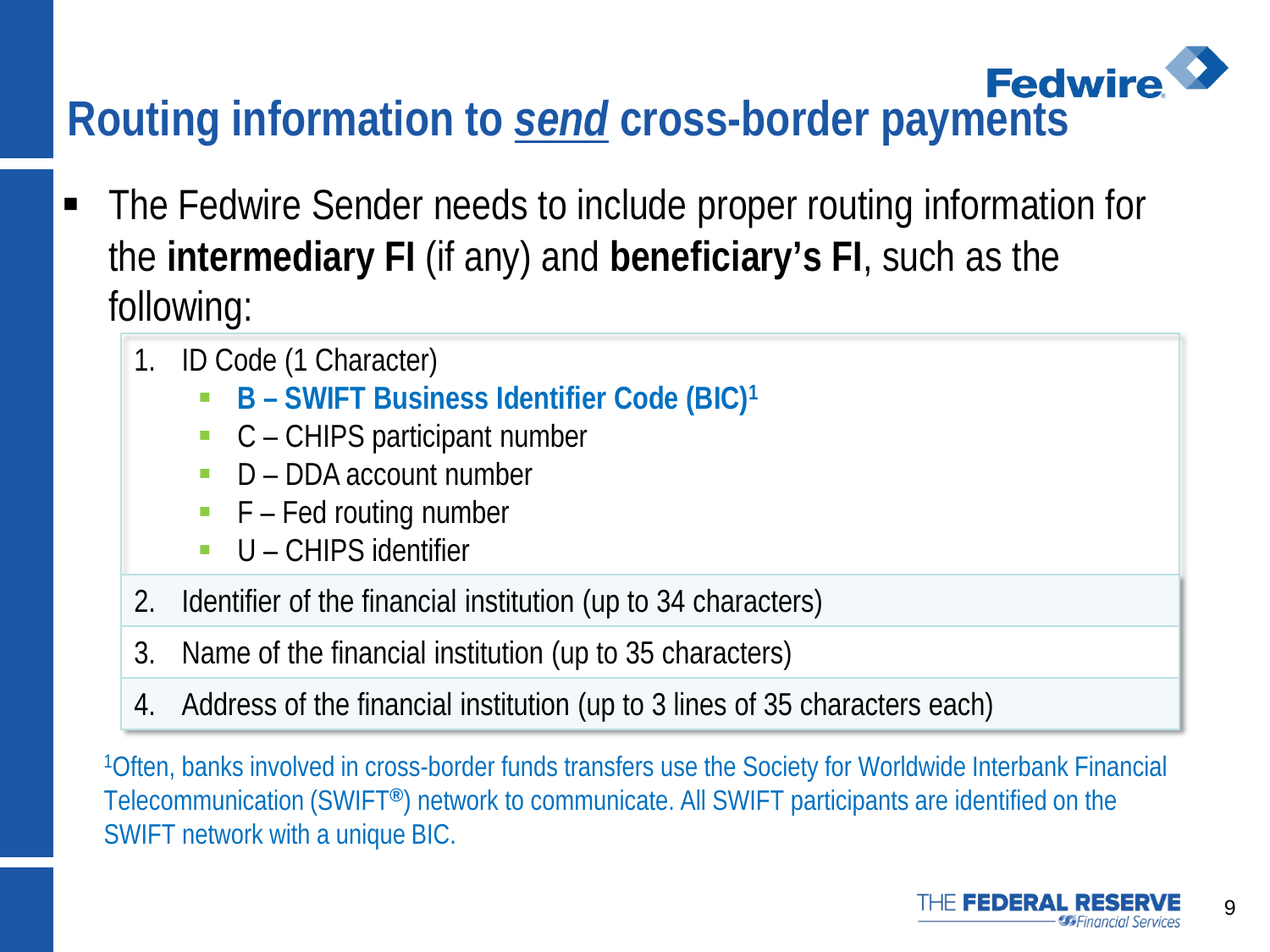# **Routing information to** *send* **cross-border payments**

- The Fedwire Sender also needs to include information about the **beneficiary**, such as the following:
	- 1. ID Code (1 Character)
		- B SWIFT Business Identifier Code (BIC)
		- C CHIPS participant number
		- **D – DDA account number (Most common identifier)**
		- $\blacksquare$  F Fed routing number
		- T SWIFT BIC and account number
		- **U** CHIPS identifier
		- 1 Passport number
		- $\blacksquare$  2 Tax identification number
		- 3 Driver's license number
		- 4 Alien registration number
		- 5 Corporate identification
		- 9 Other identification
	- 2. Identifier of the beneficiary (up to 34 characters)
	- 3. Name of the beneficiary (up to 35 characters)
	- 4. Address of the beneficiary (up to 3 lines of 35 characters each)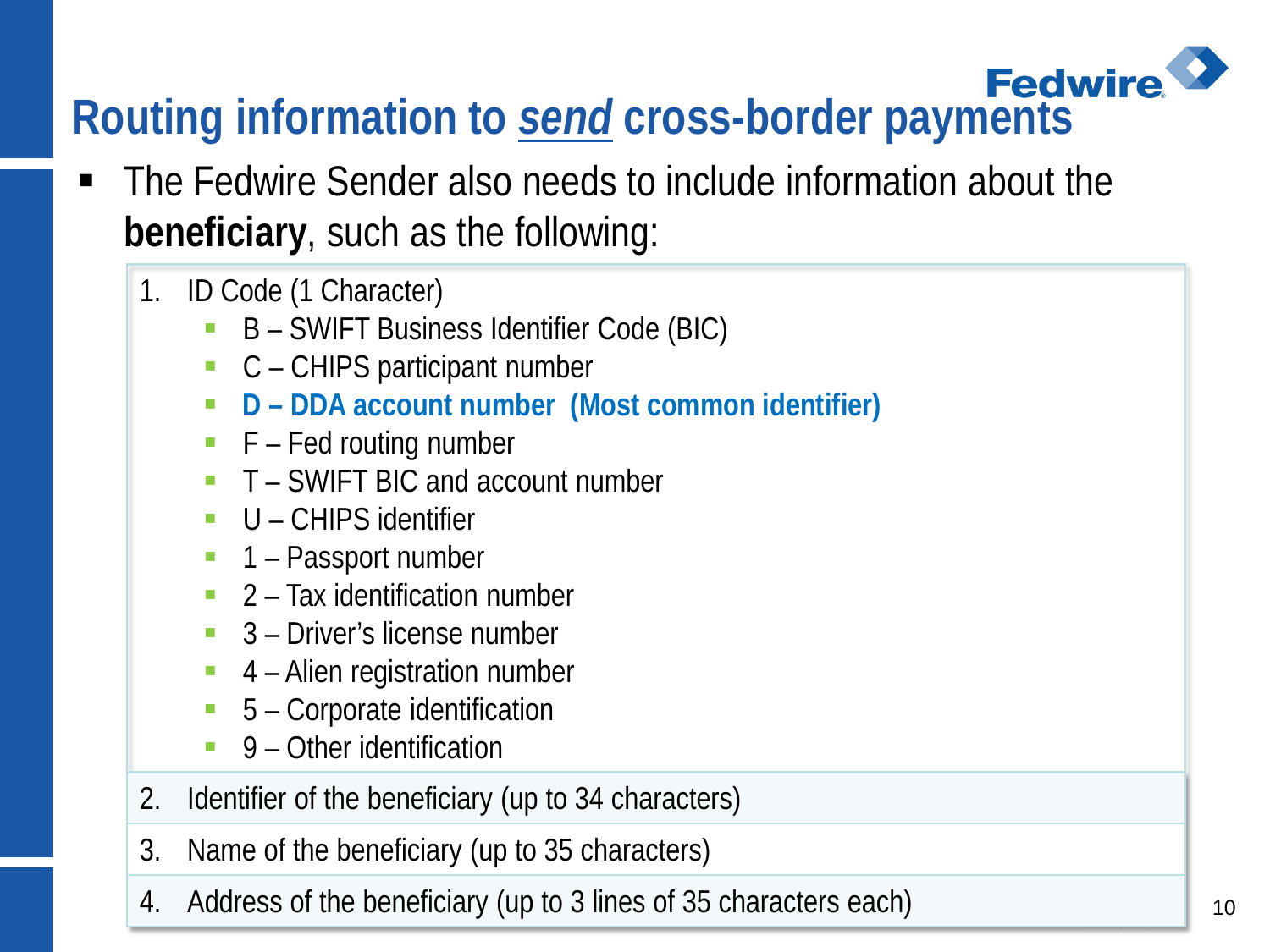## **Fedwire**

#### **Ways the Fedwire Sender can obtain routing information**

- **Ask the originator** 
	- − The easiest way for a Fedwire Sender to obtain proper routing information is to ask its client to obtain the following information from the party the originator wishes to pay (i.e., the beneficiary), either directly or, if the client is not the originator, indirectly through the originator:
		- DDA number, name, and address of beneficiary
		- Identifier, name, and address of the beneficiary's FI
		- Identifier, name, and address of the beneficiary's FI's U.S. correspondent bank, which could be a branch or agency of the beneficiary's FI in the United States.
- Consult the beneficiary FI's website to find routing instructions for the U.S. correspondent bank it uses to receive U.S. dollar payments.
- Purchase commercial directories/lists from vendors that provide financial institution and routing information.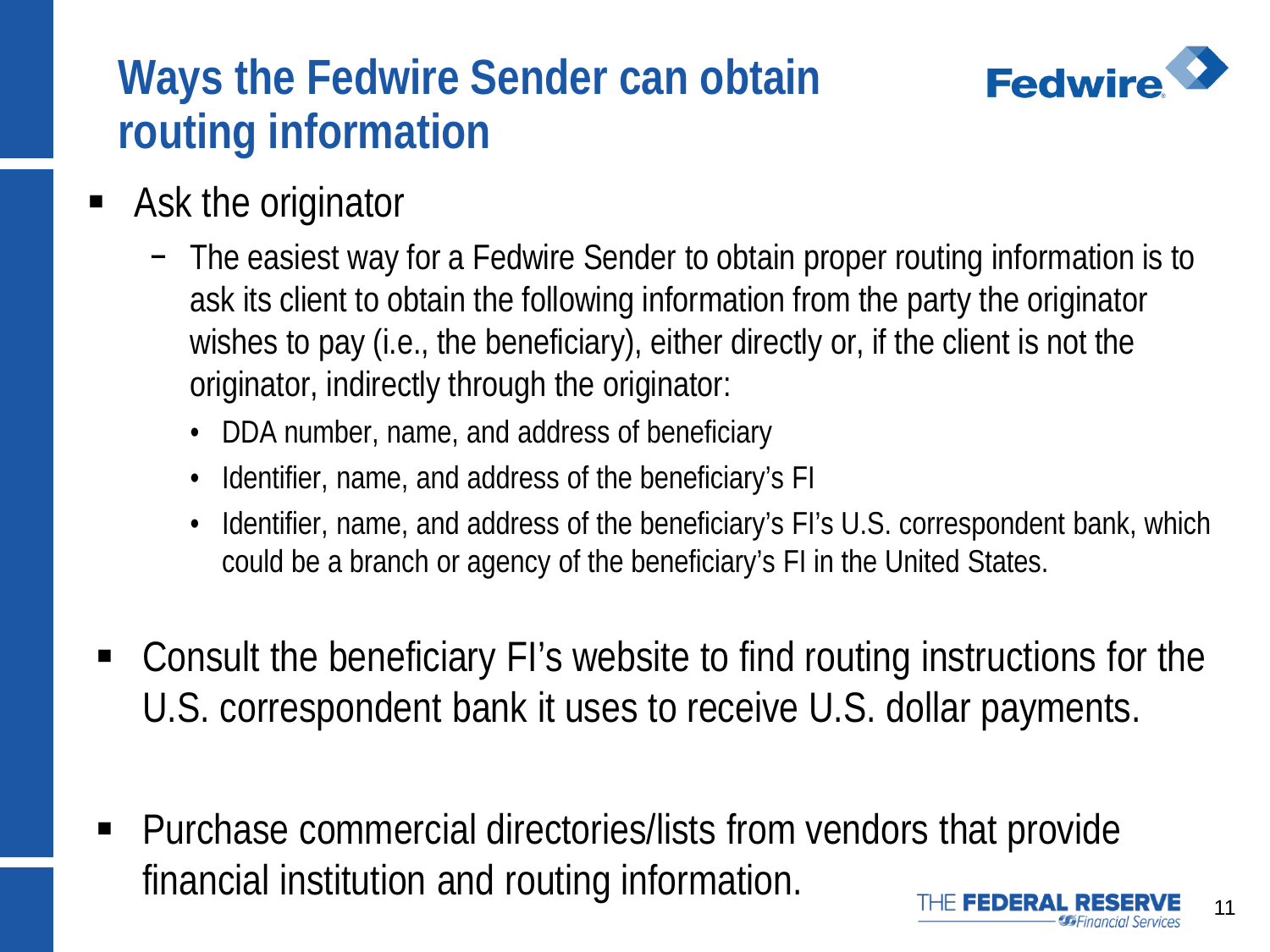#### **Scenario A – Fedwire Sender knows that the Beneficiary FI uses a U.S. correspondent bank in New York**



webinar will not cover a scenario that includes an Intermediary FI in tag {4000} between tag {3400} and tag {4100}.

**Fedwire**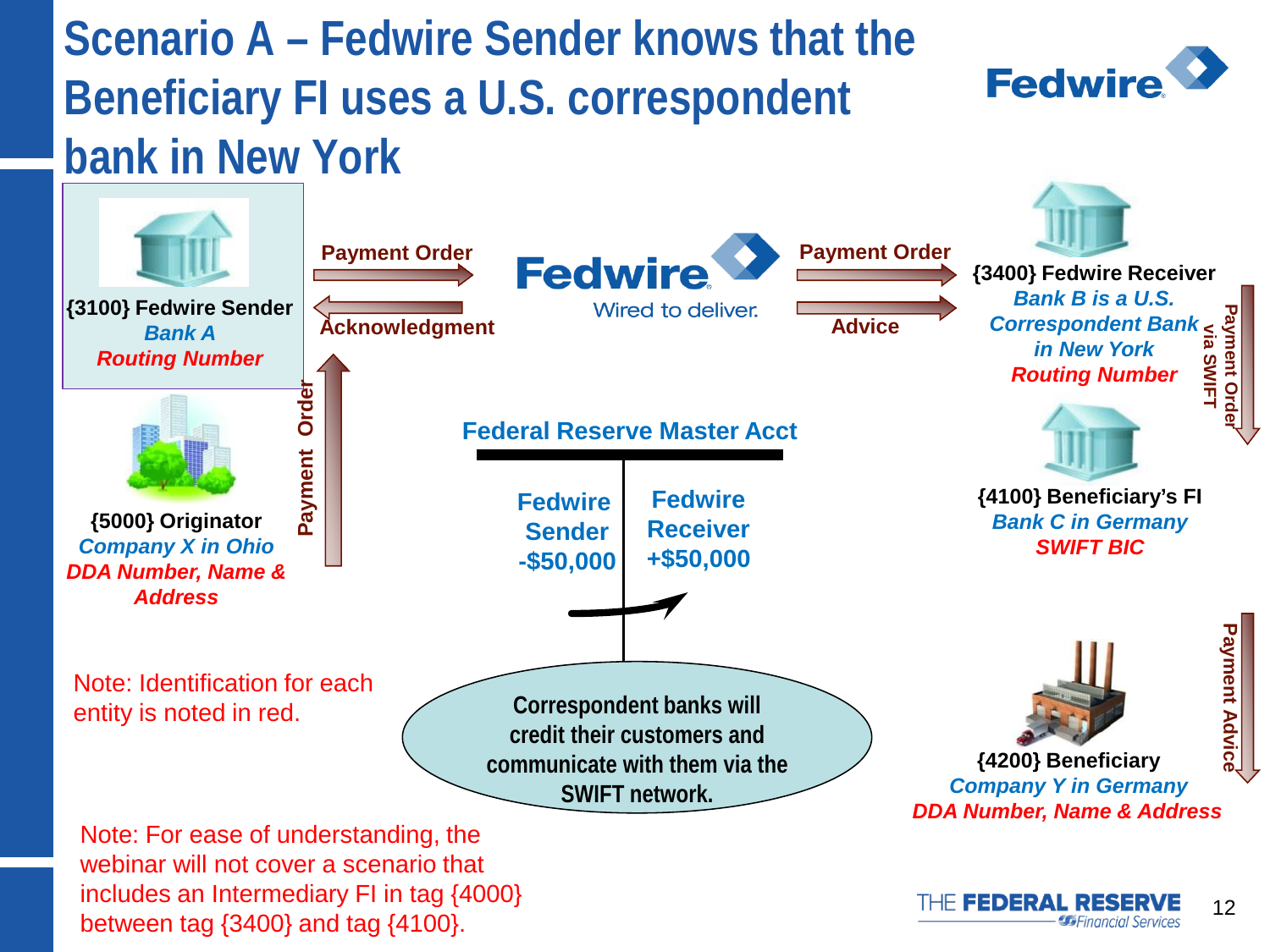**Scenario B – Fedwire Sender knows that the Beneficiary FI uses its U.S. branch as its correspondent**





**SGFinancial Services**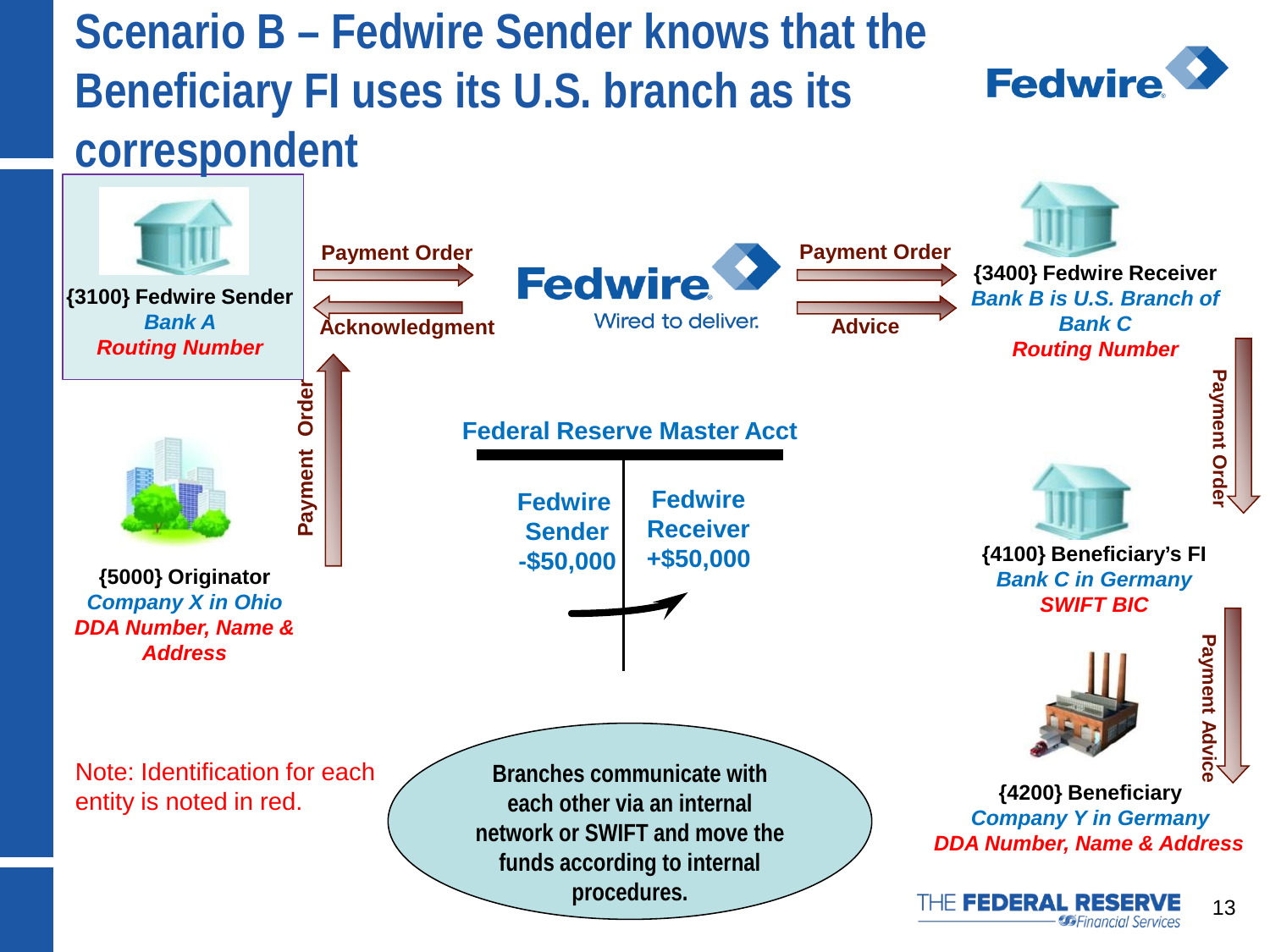#### **Market practice for remittance transfers subject to section 1073 of the Dodd-Frank Act**



- A remittance transfer is an electronic transfer of funds requested by a consumer in the U.S. to any person or entity outside the U.S. sent by remittance transfer providers.
- Banks may be remittance transfer providers and therefore subject to certain disclosure requirements for remittance transfers.
	- The requirements are contained in subpart B of the Consumer Financial Protection Bureau's Regulation E (12 C.F.R. part 1005).
- The Fedwire Funds Service does not supply disclosures for remittance transfers, but the Federal Reserve Banks documented a market practice that Fedwire Senders could use to identify remittance transfers subject to section 1073 in a Fedwire fundstransfer message.
- The market practice should only be used when the Fedwire Sender and Fedwire Receiver have agreed with one another to apply special handling to remittance transfers.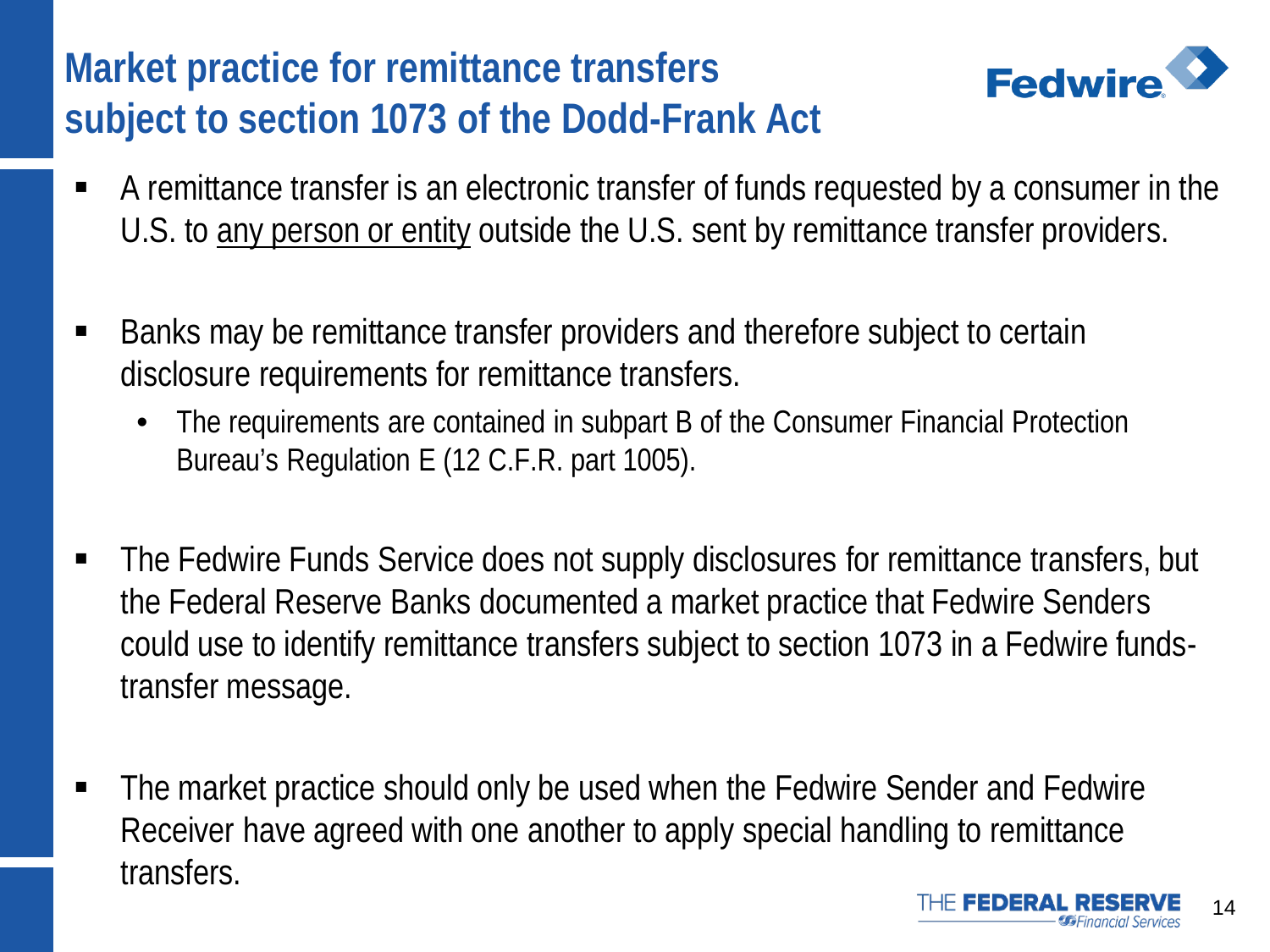#### **Market practice for remittance transfers subject to section 1073 of the Dodd-Frank Act**



- The Fedwire Sender should do the following:
	- 1. Use a customer transfer message in which tag {3600} Business Function Code is "CTR" or "CTP".
	- 2. Do not use tag {3700} Charges, but if present, the Fedwire Receiver should ignore.
	- 3. Insert one of the following 3 character codewords between slashes into line 1 of tag {6500} FI to FI Information to denote the charging method for the remittance transfer:

| Codeword       | <b>Description</b>                                                                                |
|----------------|---------------------------------------------------------------------------------------------------|
| {6500}/CTO/    | The originator will pay charges associated with the remittance<br>transfer.                       |
| ${6500}$ /CTB/ | The beneficiary will pay charges associated with the remittance<br>transfer.                      |
| ${6500}$ CTS   | The originator and beneficiary will share the charges associated with<br>the remittance transfer. |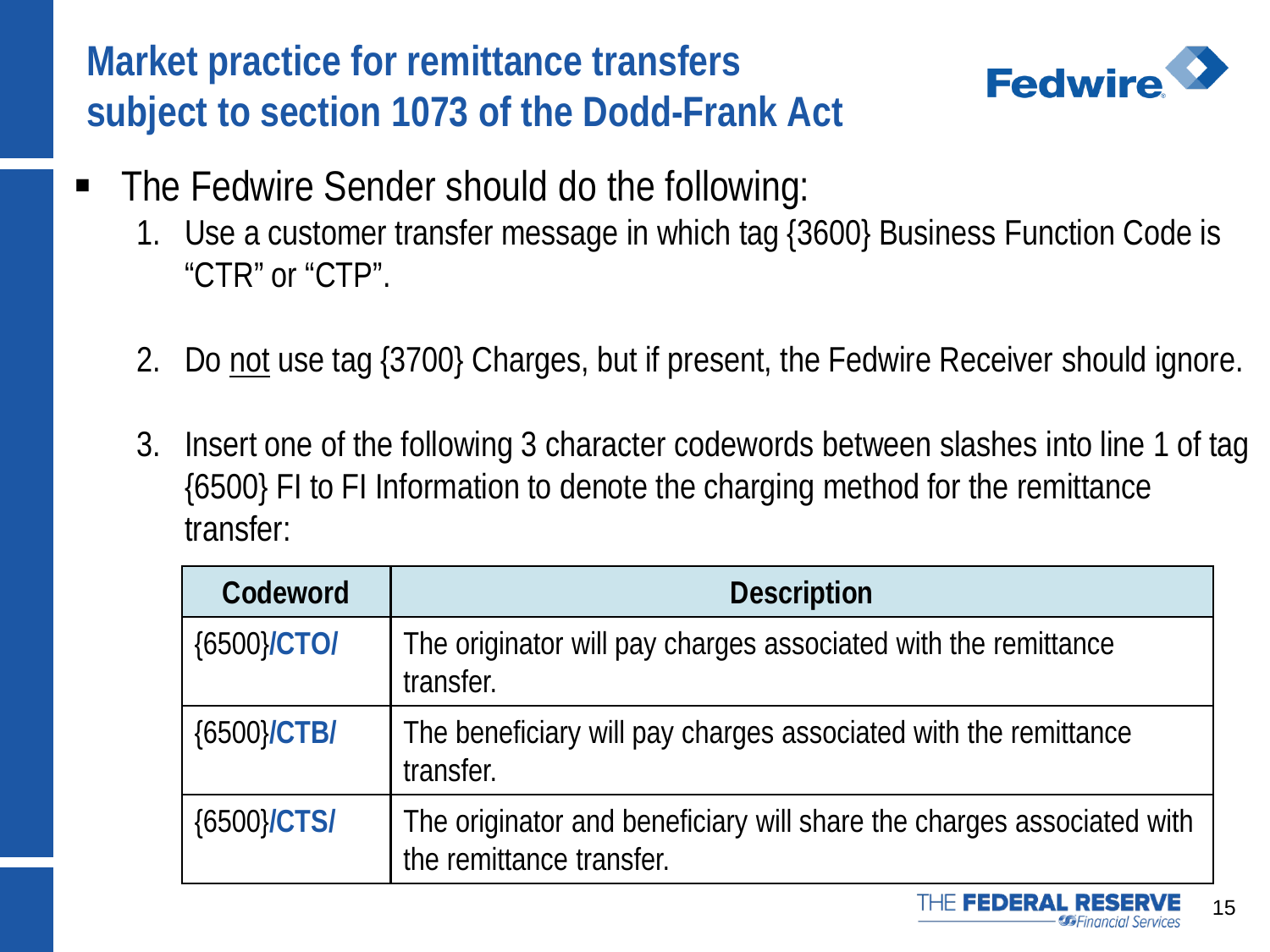

## **Receiving Cross-Border Payments**

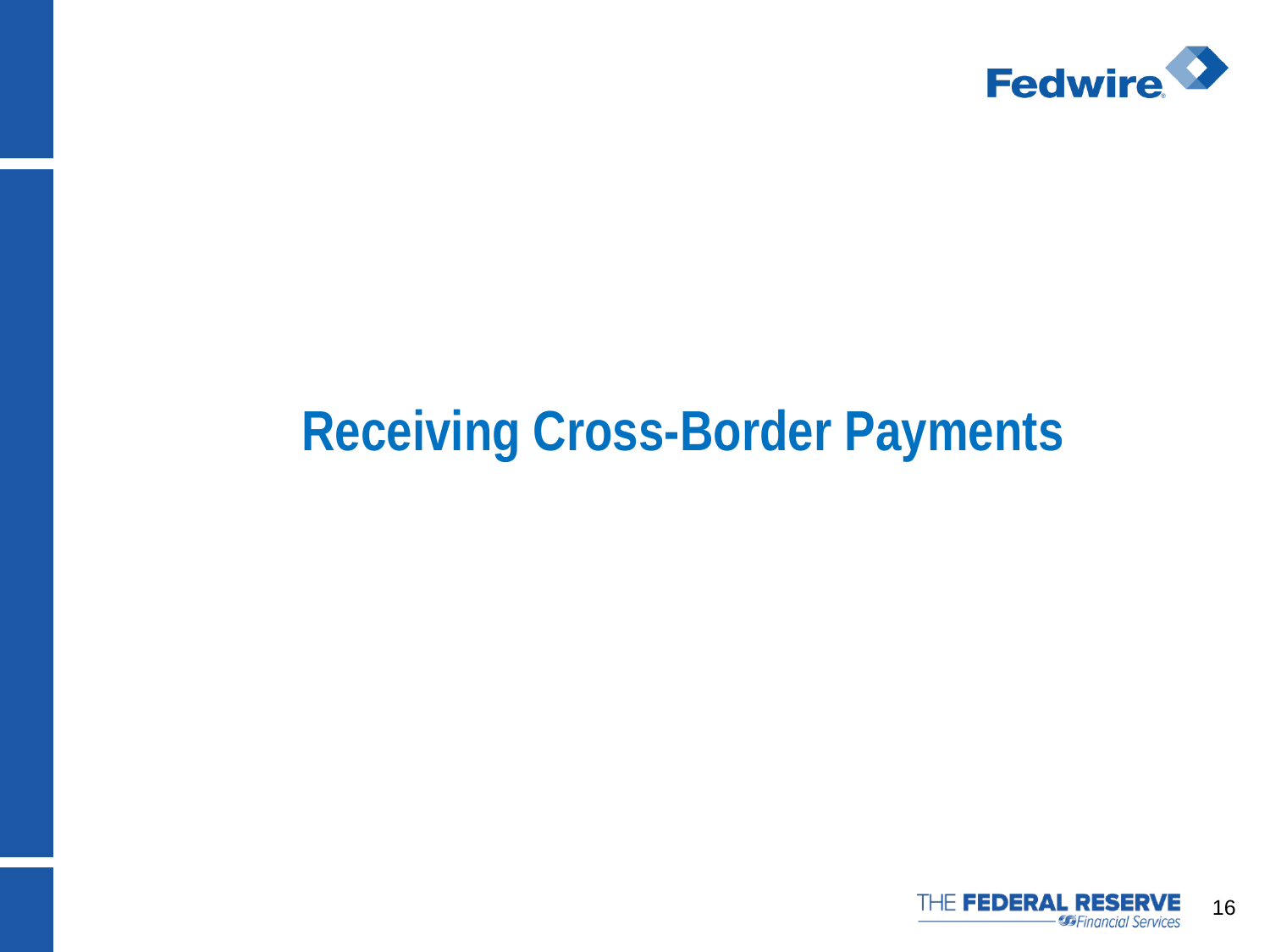#### **Fedwire To** *receive* **cross-border payments via the Fedwire Funds Service**

■ The *Fedwire Receiver* must provide its routing information to its clients so that they can provide that information to the party that wishes to pay the beneficiary of the funds transfer (i.e., the originator).

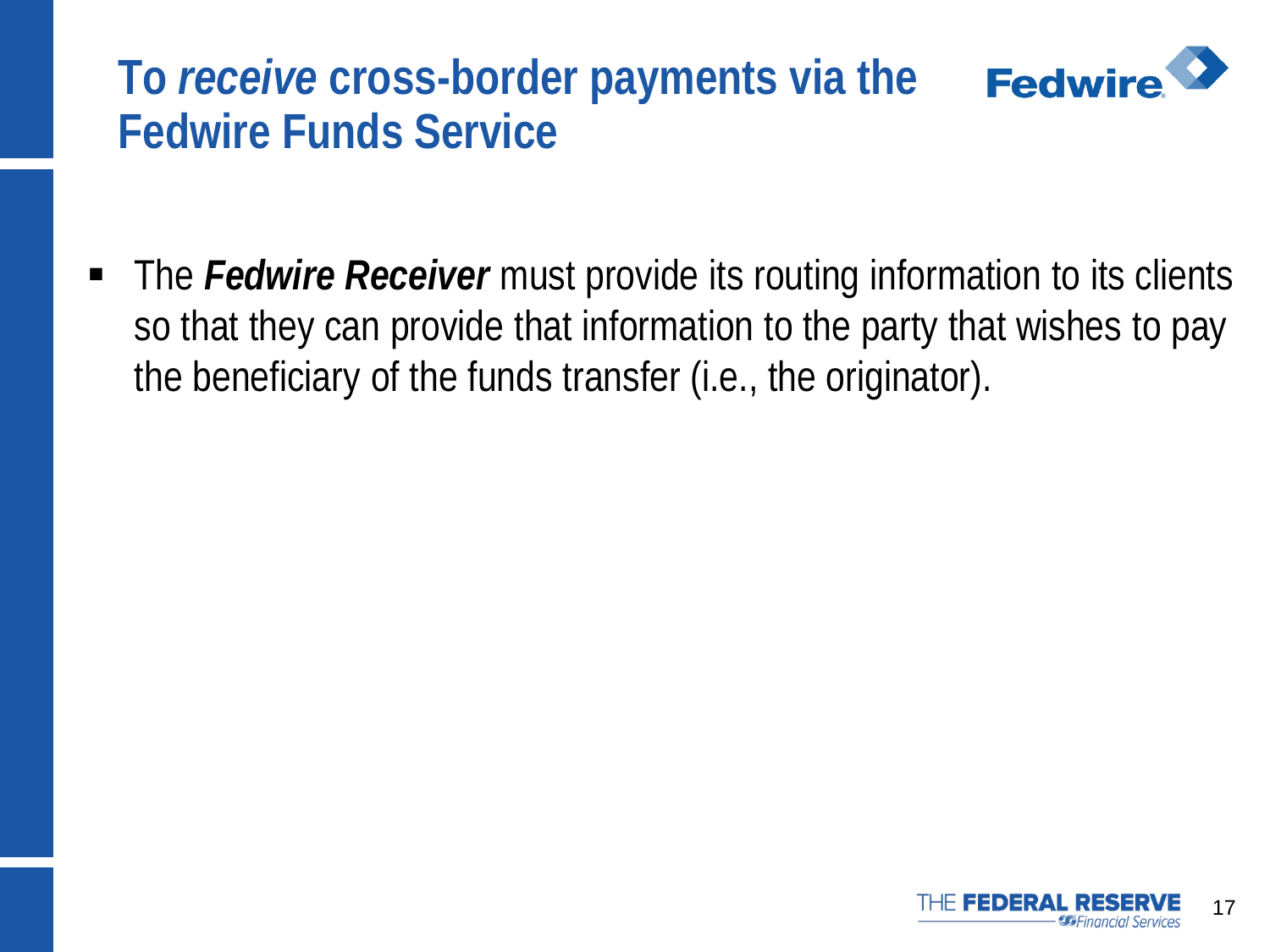#### **Fedwire How to identify a Fedwire participant in a SWIFT message to** *receive* **cross-border payments**

 Fedwire participants that wish to *receive* cross-border payments for their clients could instruct their clients to inform trading partners that the Fedwire participant can be identified in field **57a Account with Institution** of a SWIFT 103 message using one of the following options:

| <b>Option D</b><br><b>Fedwire Routing Number,</b><br>Name & Address | <b>Option A</b><br><b>SWIFT BIC</b>                                                   |
|---------------------------------------------------------------------|---------------------------------------------------------------------------------------|
| Provide your Fedwire<br>Ξ                                           | Provide your SWIFT BIC<br>Е                                                           |
| routing number preceded by                                          | Example                                                                               |
| //FW to refer to the Fedwire                                        | :57A:BBBBCCLLXXX                                                                      |
| <b>Funds Service.</b>                                               |                                                                                       |
| Provide your institution's                                          | The BIC must be exactly 8 or 11 characters and the structure is as follows:           |
| name & address.                                                     | $BBBB = Business$ party prefix                                                        |
|                                                                     | $CC = ISO$ country code<br>Г                                                          |
| Example                                                             | $LL =$ Business party suffix<br>п                                                     |
| :57D://FWnnnnnnnnn                                                  | $XXX = Branch$ identifier<br>п                                                        |
| <b>Bank A</b>                                                       |                                                                                       |
| <b>100 Main Street</b>                                              | Note: Financial institutions that are not SWIFT participants can register for a "non- |
| <b>Cleveland, OH US</b>                                             | connected BIC" through the SWIFT.com website.                                         |
|                                                                     | Registration is free & the non-connected BIC would be included in the SWIFT           |
|                                                                     | BIC directory, which is used by correspondent banks globally.                         |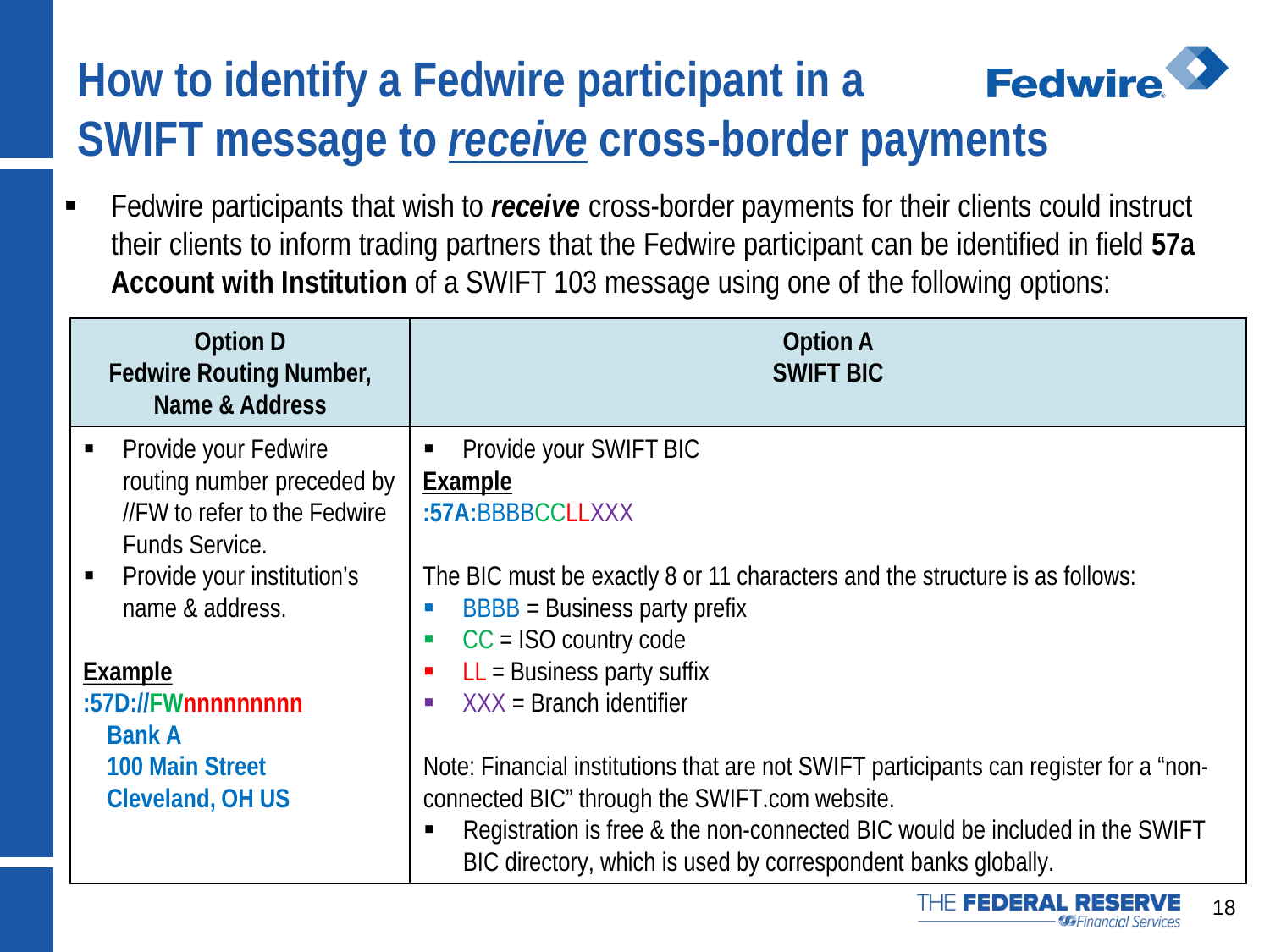

THE FEDERAL RESERVE 19 **SGFinancial Services**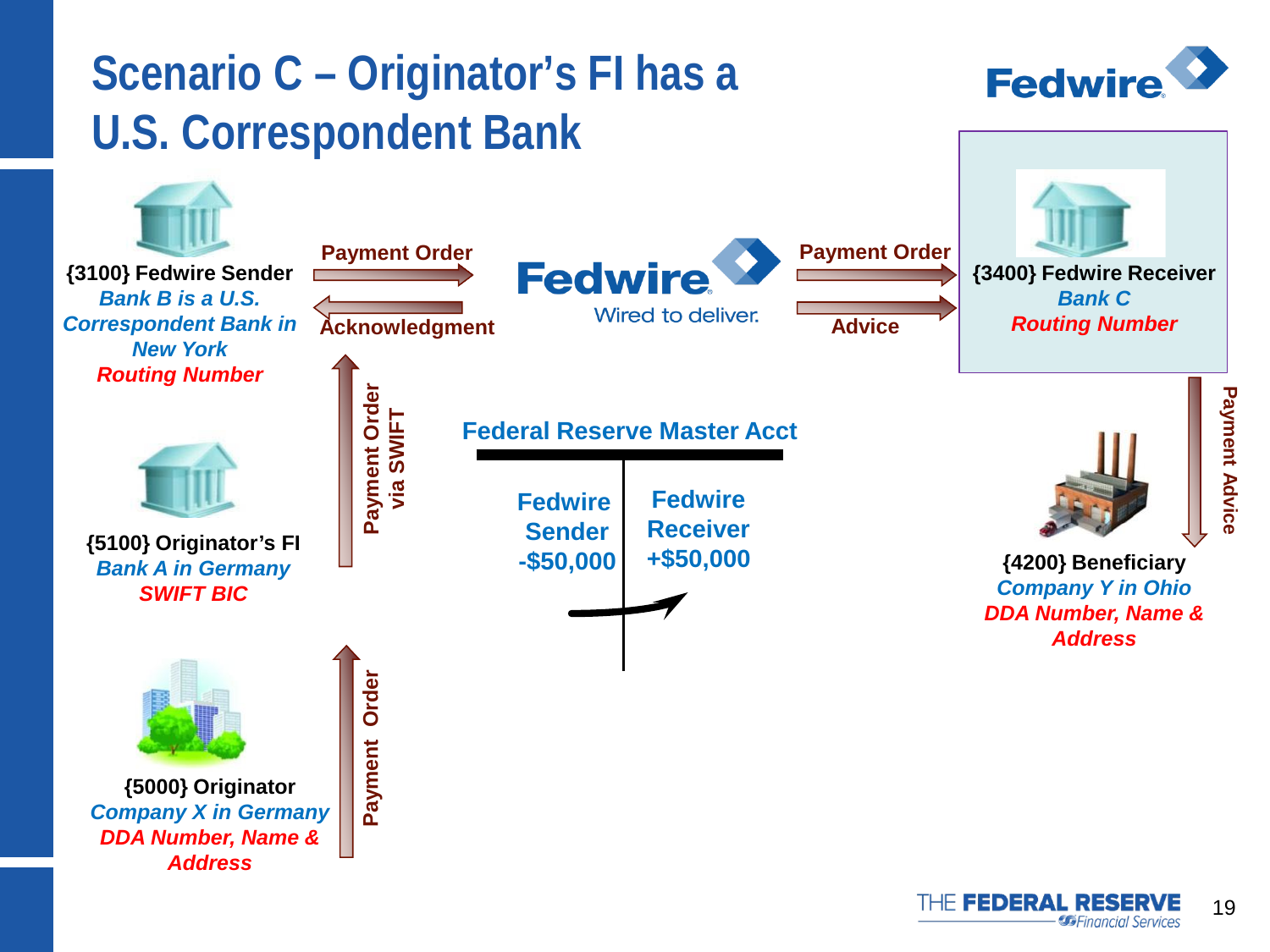#### **The FedTransaction Analyzer tool can be used to identify certain cross-border Fedwire funds transfers**



- The FedTransaction Analyzer tool provides the "**Activity by ISO® Country Code**" report, which includes summarized volume & value data for Fedwire funds-transfer messages that meet the following criteria:
	- Messages *sent* by the Fedwire participant that have a SWIFT BIC as the identifier for the beneficiary's FI.
	- Messages *received* by the Fedwire participant that have a SWIFT BIC as the identifier for the originator's FI.
- Positions 5 and 6 of the SWIFT BIC include a 2-character ISO country code.
	- When the ISO country code is not "US", it means the transaction has a cross-border dimension.
- The report will default to display wires sent/received by each ISO country code (including both U.S. and non-U.S. country codes).
- Additional filtering features are available at the top of the report for users to customize the view; however, this report does not allow you to drill-down into individual messages.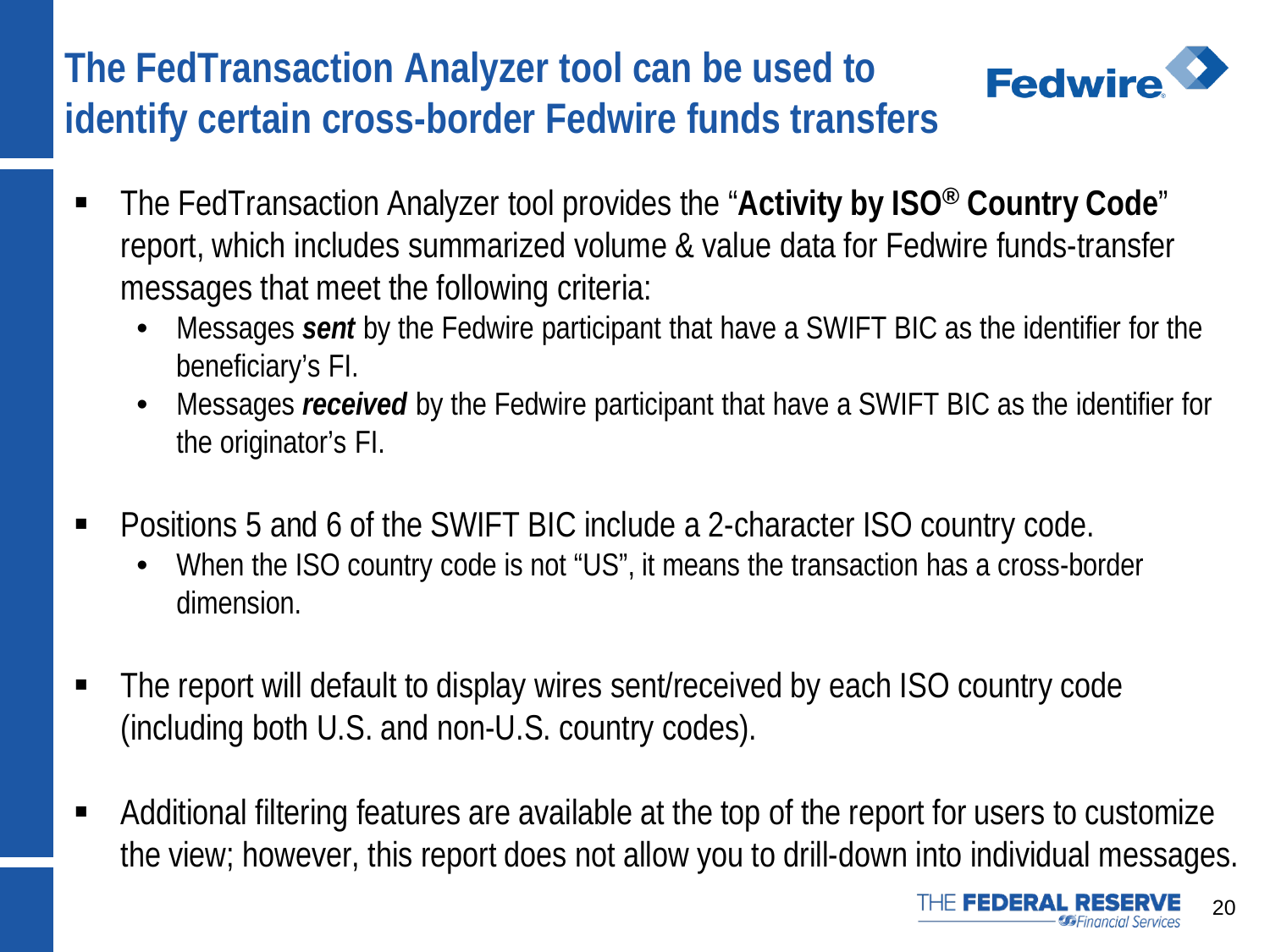

#### **For More Information**

- Visit the International Payments Resource Center <https://www.frbservices.org/resources/resource-centers/international-payments/>
- Contacts:
	- Your account executive <https://www.frbservices.org/contactus/account-executives.html>